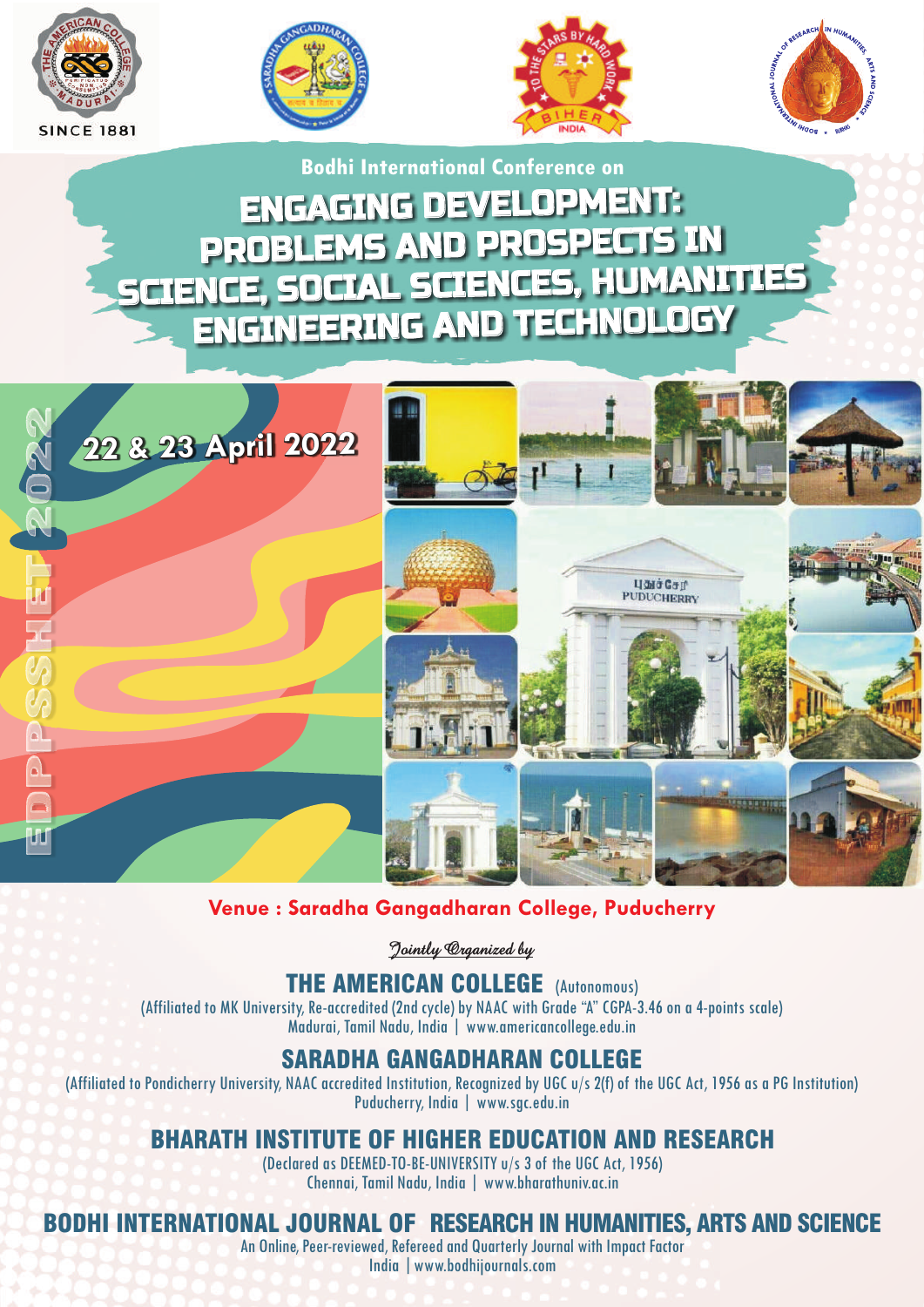### **GREETINGS!**

We cordially invite you to the Bodhi International Conference on **"Engaging Development: Problems and Prospects in Science, Social Sciences, Humanities, Engineering and Technology"** scheduled on 22 & 23 April 2022 at Saradha Gangadharan College, Puducherry.

### **ABOUT THE AMERICAN COLLEGE, MADURAI**



The American College is a 139-year-old NAAC-reaccredited 'A' grade, autonomous institution affiliated to Madurai Kamaraj University, Madurai. It is known for its focus on academic excellence and social relevance. It played a pioneering role in the development of college autonomy in India in 1978. Its successful early implementation of Choice Based Credit System (CBCS) under autonomy and its completion of 139 years of service bear testimony to the position that the college currently enjoys.

Today, the College offers 35 undergraduate, 21 postgraduate, 10 MPhil, and 9 Research Departments in the Main campus. Eight undergraduate, one postgraduate, and one MPhil programme in the satellite campus that is located on a 59 acre land at the foot of the Western Ghats on the outskirts of the City with two state-of-the-art buildings designed in Chettinad Style developed in 2015-2016. The College has two autonomous Centres: Department of Applied Science (DAS) and Study Centre for Indian Literature in English and Translation (SCILET) that receives international attention. The College has a strength of 11000+ students.

### **ABOUT THE SARADHA GANGADHARAN COLLEGE, PUDUCHERRY**



Saradha Gangadharan College is one of the reputed Co-Educational Institutions, established in the year 2001 with a visionary and missionary zeal. The Institution has a Vision"To be a preferred UG and PG Educational Institution in Arts, Commerce and Science. To offer value based education and make the students realize their role in serving the society and **Contribute to the national development**". The propelling start of this institution opened the educational corridors to the peasant community of rural students in and around the Union Territory of Puducherry. The

College, affiliated to Pondicherry University has 09UG and 04 PG Programmes. Having a motto of "Empowering Exceptional Minds", the institution has set its well-defined goals and is marching towards educational excellence. The proof of its adherence to standard lies in the milestone achievement of having recognized by UGC under Section 2(f) of the UGC Act 1956 as PG Institution, NAAC Accredited Institute ,an ISO 9001:2015 Certified Institute and qualified for recognition under 12(b) of the UGC Act 1956. The College has carved a niche for itself among all stakeholders by providing a safe environment and merit based education through a supportive and visionary management. The students are empowered through value based education, discipline and varied extension activities. The College supports acquisition of knowledge by students through emphasis on interactive and participative learning. The College is expanding the horizons of knowledge by networking itself with Industries and Higher Educational Institutions to provide a relentless pursuit of academic excellence. The college is a flare of hope for the deserving yet socially and economically challenged students, a policy that was envisioned by our beloved Founder.

### **ABOUT BHARATH INSTITUTE OF HIGHER EDUCATION AND RESEARCH, CHENNAI**



Bharath Institute of Higher Education and Research (BIHER), the first private Technical Institute in Tamilnadu provides multistream, multi-cultural and quality higher education to nearly 20000 students from around the world. Bharath is an institute of excellence with state-of-the-art facilities that functions in 6 campuses both in Tamil Nadu and Pudhucherry. Bharath is a premier institute with numerous MoUs with international universities and organizations offering faculty and student

exchange programs to promote rigorous and competent academics. The institution envisions and constantly strives to provide an excellent academic and research ambience to students and faculty members to acquire professional competence along with human dignity, and spearhead the transformation of community towards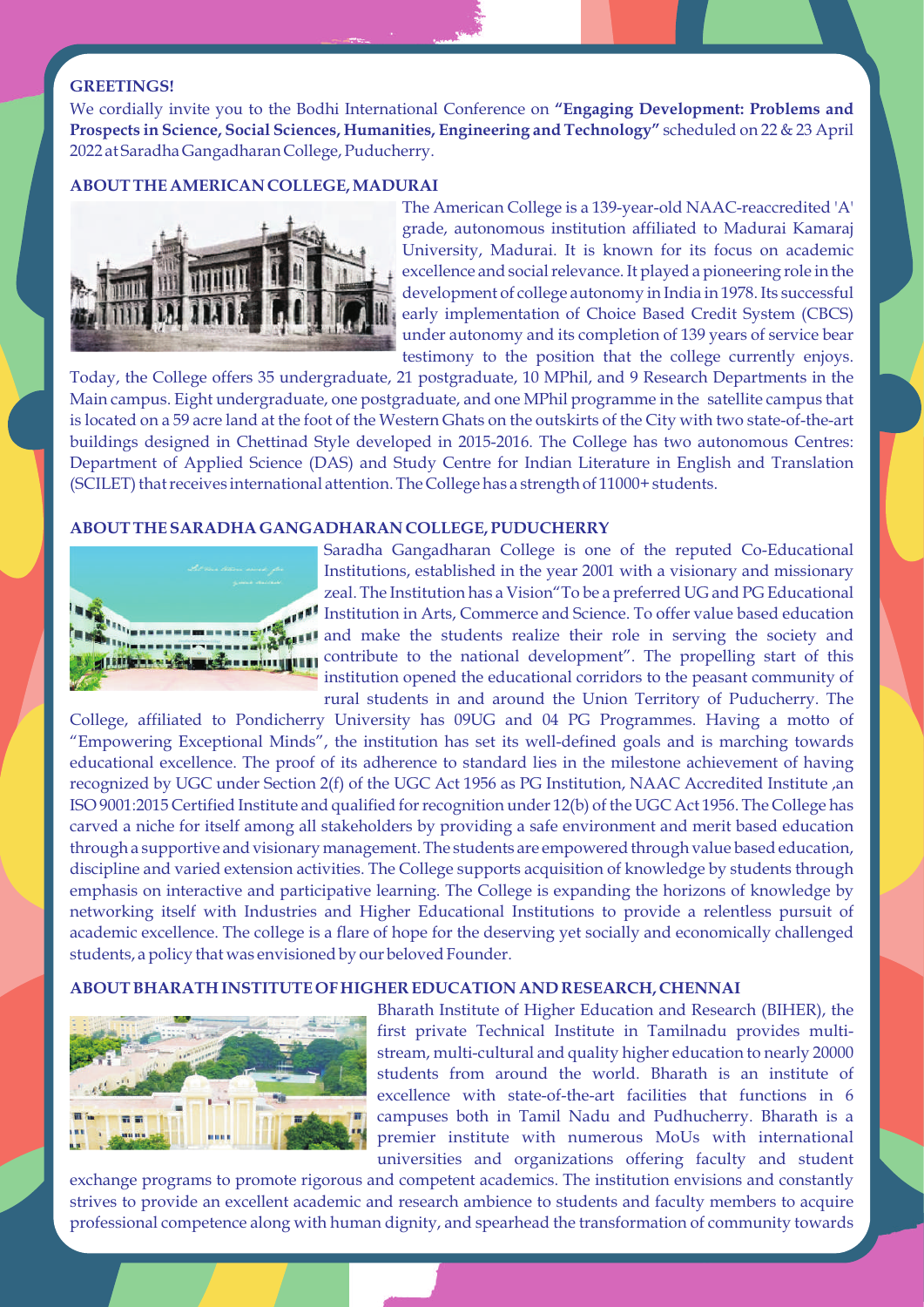continuous discovery in Humanities, Sciences, Technology and Law. Currently, BIHER promotes interdisciplinary learning with 12 different disciplines such as Medicine, Engineering and Technology, Law, Agriculture, Architecture, Management and Commerce, Allied Health Sciences, Basic Sciences and Arts.

### **ABOUT THE DEPARTMENT OF ENGLISH**

Established in the year 1984, the department boasts of long-standing academic excellence in teaching language, literature and linguistics. The department of English is a resource - rich academic unit that runs UG, PG, M.Phil and Ph.D programmes besides catering to the language needs of the first year technical students. The department is an enriching, organic entity that hones the productive skills in students, inculcate aesthetic sense and conduct events with academic zeitgeist to a cross-cultural student body. The primary objective of the department is to offer pedagogy that integrates human values, corporate wisdom and systematic academics.

### **ABOUT BODHI INTERNATIONAL JOURNAL**

The Bodhi International Journal of Research in Humanities, Arts and Science is an Online, Peer Reviewed, Refereed and Quarterly Journal with Impact Factor. The Journal is committed to bring together academicians, research scholars and students from all over the world, who strive professionally to upgrade the status of academic career and the society by their innovative ideas. The journal also aims at promoting interdisciplinary studies in the fields of humanities, arts and sciences.

### **ABOUT CONFERENCE**

International Conference on Engaging Development: Problems and Prospects in Science, Social Sciences and Humanities is bring together academicians, Scientists, Researchers, Scholars and Students to exchange and share their Knowledge, experiences and research results on the aspects of advancements in the field of Science, Social Sciences and Humanities. This open platform diverted by practical exposure in the form of specialized sessions, poster presentations, plenary sessions and renowned speeches from the leading academicians reinforcing the upcoming challenges to be faced and their potential solutions. Conference will be held in Saradha Gangadharan College, Pondicherry on 22 & 23 April 2022.

This Conference will address multiple topics and issues of interest in the areas of Science, Social Sciences and Humanities.

| Science                             | Communication studies     |
|-------------------------------------|---------------------------|
| <b>Physics</b>                      | Education                 |
| Chemistry                           | History & Geography       |
| <b>Mathematics</b>                  | Library science           |
| <b>Botany</b>                       | Media studies             |
| <b>Biology</b>                      | Political science         |
| Zoology                             | Psychology                |
| <b>Computer Science</b>             | Public administration     |
| <b>Environmental Studies</b>        | Sociology & Social work   |
| <b>Engineering and Technology'.</b> | <b>Humanities</b>         |
| <b>Social Sciences</b>              | English Language Teaching |
| Food& Agriculture                   | Literature                |
| Management                          | Philosophy                |
| Commerce                            | Art                       |
| Economics                           | Law                       |
| Anthropology                        | Visual art                |

This conference seeks presenters who could bring in Recent Trends and Approaches from the field of Multidisciplinary, through Intradisciplinary, interdisciplinary and Transdisciplinary Research, which would benefit the global community.

## **PROCEDURE FOR PAPER SUBMISSION**

Articles should be in Times New Roman, size: 12 double-spaced and submitted only in MS Word 2003/ 2007 version. All papers should follow their discipline manuals. The abstract must not be exceeding 250 words and the full paper should not exceed 2500 words, including tables and references. The paper should comprise the following sections: Title Page, Abstract, Keywords, Introduction, Material & Methods, Findings & Results, Interpretation & Discussion and Conclusion. Authors should ensure that they use correct and complete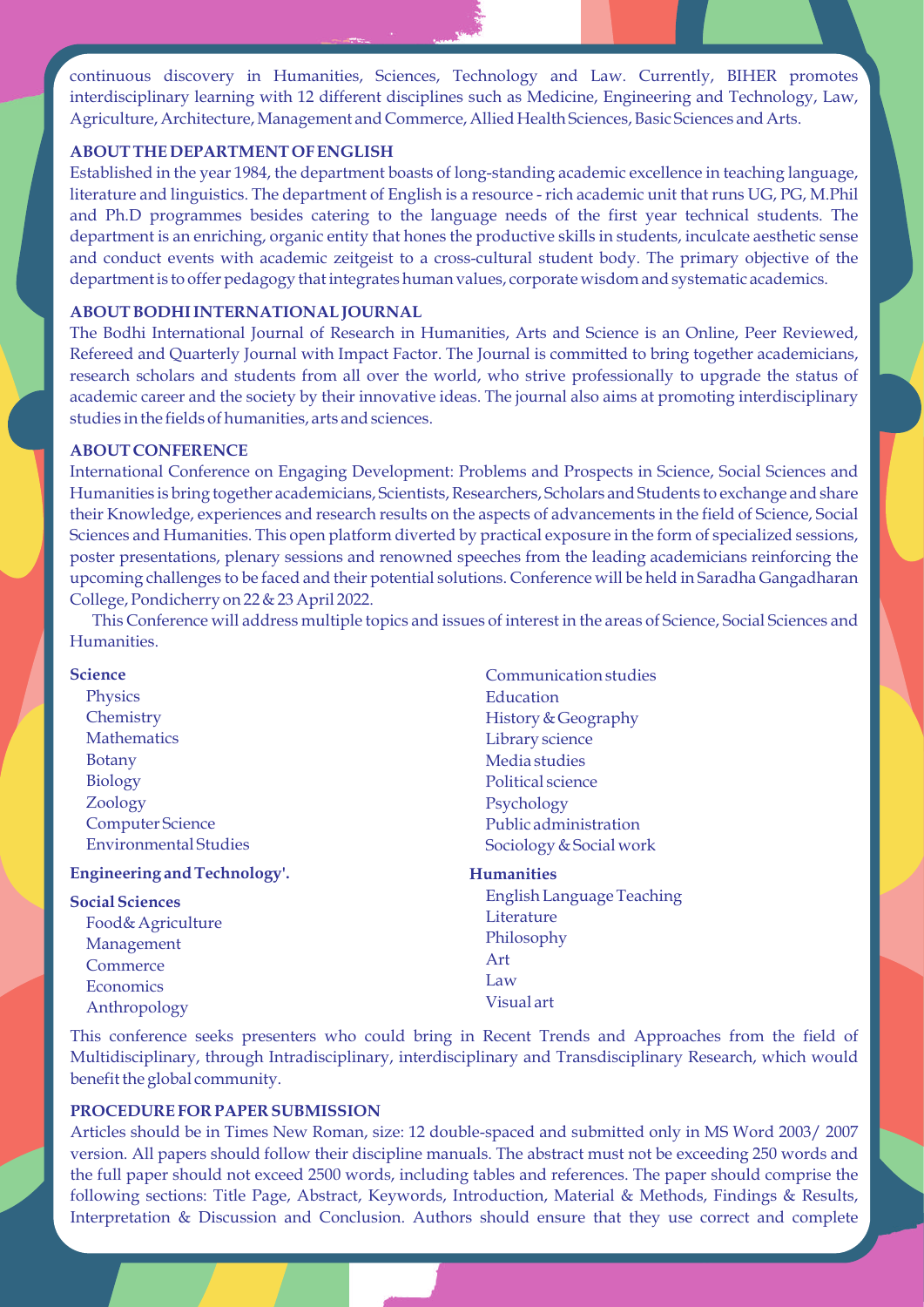references in their abstracts and presentation. Authors should submit manuscript through e-mail attachment to the review committee at **conferencebodhi@gmail.com**. A manuscript number will be emailed to the corresponding author.

### **REVIEW PROCESS**

Articles will be evaluated on parameters of originality, relevance, and contribution to the current academic scenario. They will be subject to a single-blind peer review.

### **PLAGIARISM ALERT & DISCLAIMER**

Contributors are advised to be strict in academic ethics with respect to acknowledgment of the original ideas borrowed from others. The Conference team & editors will not be held responsible for any such lapse of the contributor regarding plagiarism. All submissions should be original and must be accompanied by a declaration stating the research paper as an original work and it has not been published anywhere else.

### **PAPERS PRESENTED IN-ABSENTIA**

Papers can be presented in-absentia also. It is an opportunity for the scholars who are unable to participate inperson and present their papers. Papers presented in-absentia are eligible for publication in the book with ISBN/Peer-reviewed Journal with ISSN subjected to the approval of the panel. A processing fee of **Rs.500/-** in addition to the registration fee has to be paid for each paper presented in absentia.

### **PUBLICATION**

Selected papers will be published in Chapter Edited Book with ISBN / Peer-reviewed & Refereed Journal with ISSN and it is not a Conference Proceedings. Hard copy of the published book will be couriered to all the scholars whose papers were selected and published.

### **REGISTRATION DETAILS**

Participants should send the duly filled in registration form, along with the registration fee credit through online transfer.

| Account name       |       | BODHI INTERNATIONAL JOURNAL |
|--------------------|-------|-----------------------------|
| Account No.        |       | 37372044860                 |
| <b>IFS Code</b>    | A.    | <b>SBIN0018158</b>          |
| <b>Bank Name</b>   |       | <b>STATE BANK OF INDIA</b>  |
| <b>Branch Name</b> | de la | Andalpuram, Madurai.        |

### **The Registration & Publication fees are as below:**

| For Only Participation                                                | $:$ Rs.1000/- |
|-----------------------------------------------------------------------|---------------|
| Participation & Presentation                                          | $:$ Rs.1200/- |
| Participation, Presentation & e-Publication                           | $:$ Rs.1700/- |
| Participation, Presentation & e-Publication with Hard copy: Rs.2000/- |               |

## **GENERAL INSTRUCTIONS TO THE PARTICIPANTS**

- ¯ Last date for Registration, submission of abstract & full paper: 20/04/2022.
- ¯ Registration fees for co-authored papers should be paid separately.
- ¯ On the spot registration will also be accepted and those papers will be published.
- ¯ Reg. Fee includes Conference Kit, Refreshments & Lunches for both days.
- \* Accommodation will be arranged based on request with nominal charge for out station participants.
- ¯ The Published book will be sent through Courier, after the Conference.
- ¯ The Schedule and all other instructions will be sent only through WhatsApp. So joining the WhatsApp Group is mandatory for all registered participants.
- ¯ Authors should submit Filled Registration Form, Abstract and Full papers as an e-mail attachment to **conferencebodhi@gmail.com**
- ¯ For Further Details: **9944212131**

• Authors should submit Filled in Registration Form and papers as an e-mail attachment to conferencebodhi@gmail.com<br>• For Further Details: 9944212131

For Further Details: 9944212131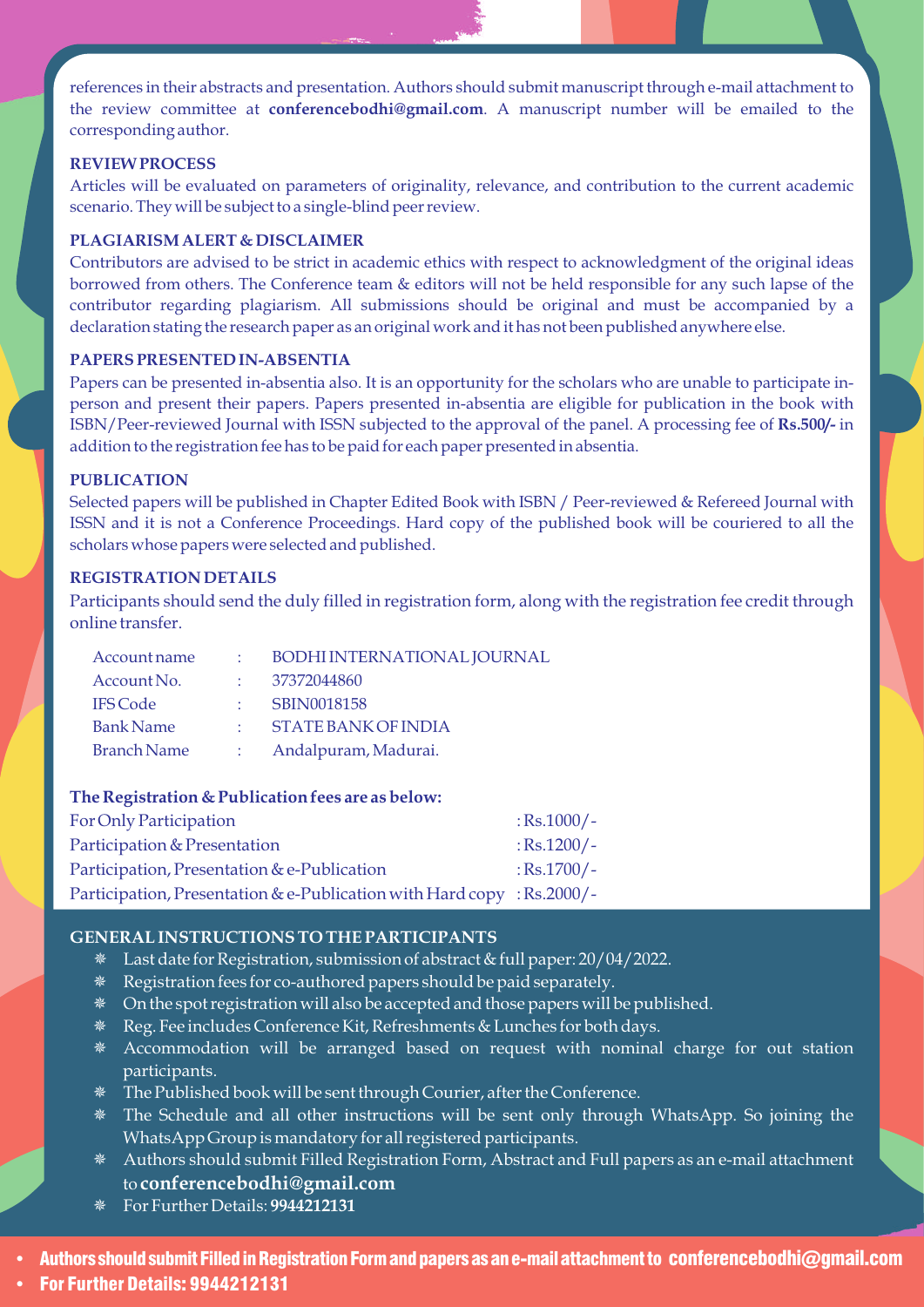## **ORGANIZING COMMITTEE MEMBERS**

#### **CHIEF PATRONS**

## Dr.M. DAVAMANI CHRISTOBER

Principal & Secretary The American College, Madurai, Tamil Nadu, India

Mr.S. JAGATHRAKSHAKAN Chairman & Founder

Bharath Institute of Higher Education and Research, Chennai

Shri G. SWAMINATHAN Chairman

Saradha Gangadharan College, Puducherry

#### **PATRONS**

Prof.K. VIJAYA BHASKAR RAJU Vice Chancellor

#### Dr.R.M. SURESH Pro-Vice Chancellor

Dr.M. SUNDARARAJAN Pro-Vice Chancellor (Academics)

## Dr.R. HARIPRAKASH

Additional Registrar Bharath Institute of Higher Education and Research, Chennai

Dr.S. PAZHANIRAJA Vice Chairman Saradha Gangadharan College, Puducherry

**CHAIR PERSONS** Dr.K. UTHAYASURIYAN

**Principal** Saradha Gangadharan College, Puducherry

Dr.C.DOROTHY SHEELA Bursar The American College, Madurai, Tamil Nadu, India

#### **ADVISORS**

Dr.A.MARTIN DAVID Controller of Examinations The American College, Madurai, Tamil Nadu, India

Dr.M. BALAKRISHNAN Dean of Self-Financed Programmes The American College, Madurai, Tamil Nadu, India

Dr.P. KAMARAJ Dean, Science and Humanities

Dr.G. MATHUBALA HoD, Science and Humanities Bharath Institute of Higher Education and Research, Chennai

### Dr. MAMTA BRAHMBHATT

Associate Professor & Head B.K. School of Professional & Management Studies Gujarat University, Ahmedabad, Gujarat, India

### Dr.S. THEENATHAYALAN Associate Professor & Head

PG & Research Department of Economics The Madura College Madurai, Tamil Nadu, India

**CONVENERS** Dr.J. PAUL JAYAKAR Dean for International Exchange & Study Abroad The American College, Madurai, Tamil Nadu, India

Dr.V. JEYA SANTHI Associate Professor of English Bharath Institute of Higher Education and Research, Chennai

Dr.T. MUTHUKUMARAN Assistant Professor of Management Studies Saradha Gangadharan College, Puducherry

Dr.J. KARTHIKEYAN Associate Professor of English Vellore Institute of Technology, Vellore, Tamil Nadu, India

Dr.K. KAVIARASU Associate Editor in Bodhi Journal & Assistant Professor of English Vivekananda College, Agastheeswaram Kanniyakumari, Tamil Nadu, India

### Dr.S. BALAKRISHNAN

Publisher & Managing Editor BODHI International Journal of Research in Humanities, Arts and Science, India

## **ORGANISING SECRETARIES**

Dr.V. IMMANUEL Professor of English Bharath Institute of Higher Education and Research, Chennai

Dr.JEMIMA Assistant Professor of Chemistry The American College, Madurai, Tamil Nadu, India

Mr.J.JUSTIN MANOHAR Dean of Academic Advising The American College, Madurai, Tamil Nadu, India

Dr.M.BEAULA RUBY KAMALAM Additional Dean of Women Students The American College, Madurai, Tamil Nadu, India

Dr.P.M. ANURAMA Assistant Professor Department of Religion, Philosophy and Sociology The American College, Madurai, Tamil Nadu

Dr. D. LOURDU IMMACULATE Assistant Professor of Mathematics The American College, Madurai, Tamil Nadu

Dr.JEBARAJ Assistant Professor of Economics The American College, Madurai, Tamil Nadu

Dr.A. ANNA SHEELA Assistant Professor of Mathematics Saradha Gangadharan College, Puducherry

### Dr. PRADEEP WAGHMARE Assistant Professor of History

Ramnarain Ruia Autonomous College, Mumbai, Maharashtra, India

## **COORDINATORS**

Dr.P. ARULAPPAN Head in-charge & Assistant Professor Department of Religion, Philosophy and Sociology The American College, Madurai, Tamil Nadu

Dr.K. USHA Assistant Professor of Economics The American College, Madurai, Tamil Nadu

Mr. M. RAJESH Assistant Professor of Zoology The American College, Madurai, Tamil Nadu

### Dr.M. GAYATRI Ms.K. JANCY Ms.K. SURODUSVINI

Assistant Professors of English Bharath Institute of Higher Education and Research, Chennai

Mrs.S.SAVITHA Assistant Professor of Computer Science Saradha Gangadharan College, Puducherry.